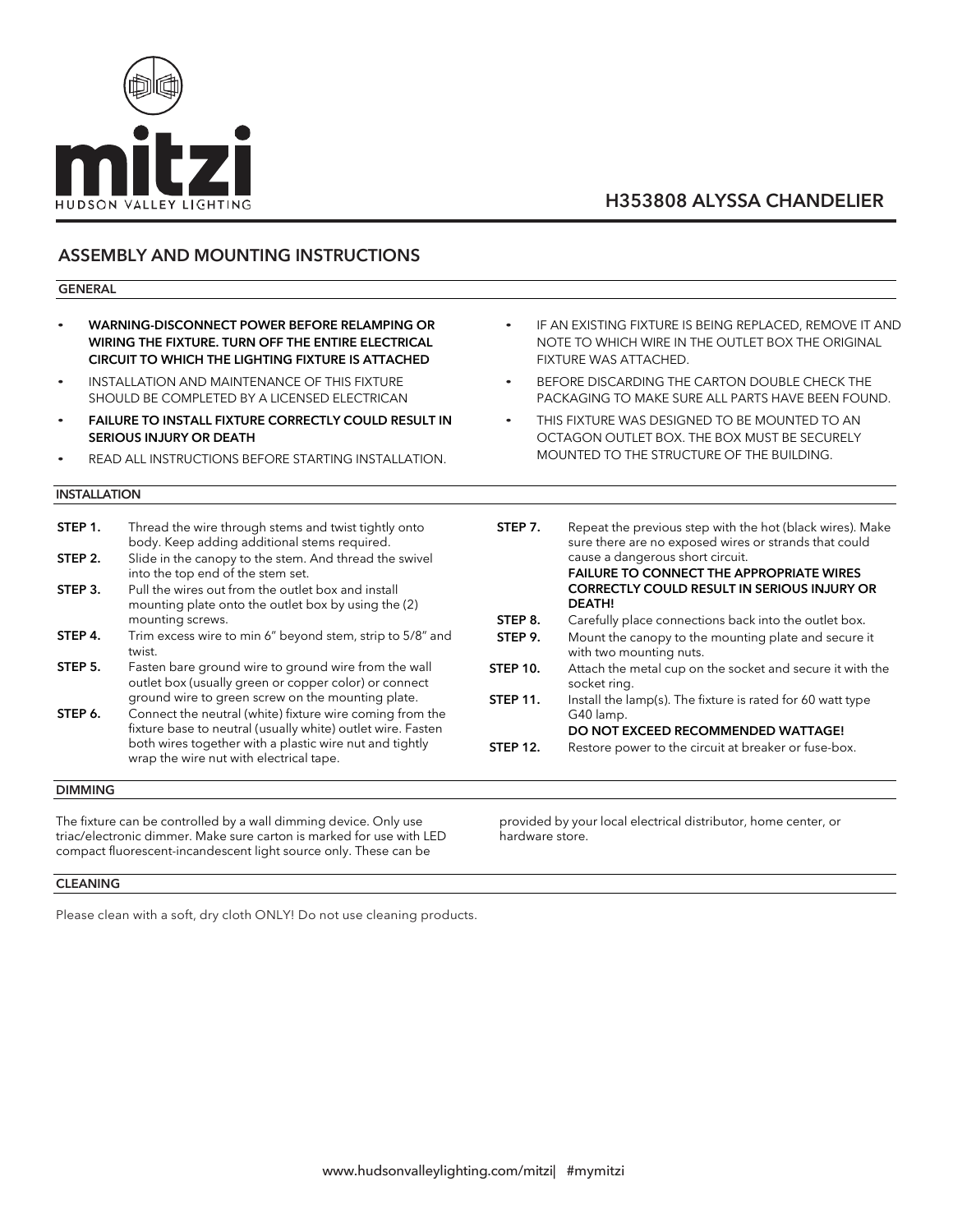

### ASSEMBLY AND MOUNTING DIAGRAM



WIRE NUT/TAPING DIAGRAM

ELECTRICAL TAPE APPROVED FASTNER (WIRE NUT)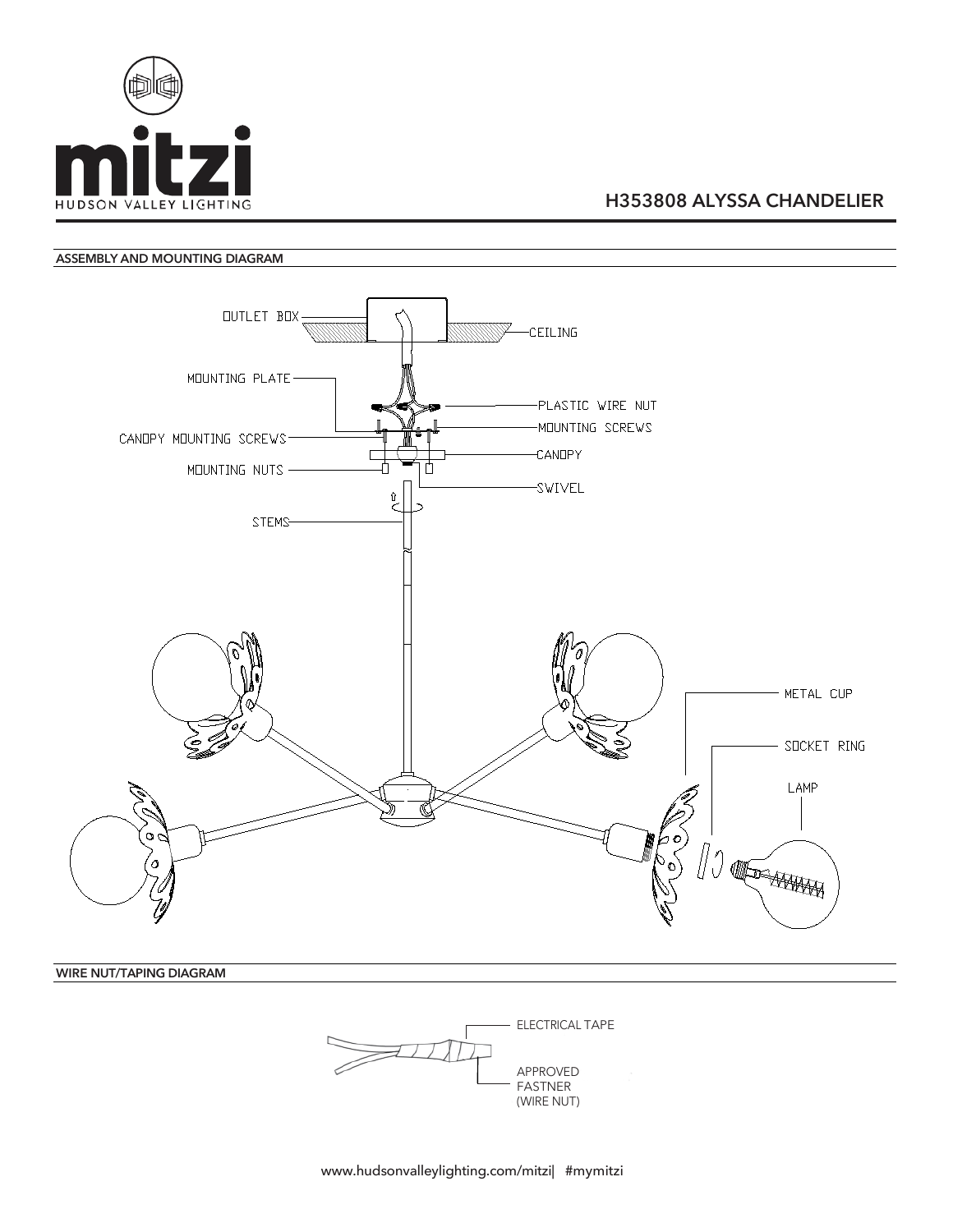

### NOTICE D'ASSEMBLAGE ET DE MONTAGE

### GENERALITÉ

- AVERTISSEMENT DÉBRANCHER LE COURANT AVANT DE REMPLACER UNE AMPOULE OU DE RELIER LE DISPOSITIF AU COURANT. COUPER INTÉGRALEMENT LE CIRCUIT ÉLÉCTRIQUE AUQUEL LE DISPOSITIF EST RELIÉ.
- L'INSTALLATION ET L'ENTRETIEN DE CE DISPOSITIF DOIVENT ÊTRE REALISÉS PAR UN ÉLECTRICIEN AGRÉÉ.
- UNE INSTALLATION INCORRECTE DE L'APPAREIL PEUT ENTRAINER DES BLESSURES GRAVES OU LA MORT.
- VEUILLEZ LIRE TOUTE LA NOTICE AVANT DE PROCÉDER À L'INSTALLATION.

### **INSTALLATION**

- PAS 1. Enfiler le fil par les tiges et tourner fermement au corps. Ajouter les tiges requises.
- PAS 2. Glisser le cache-piton vers la tige et faire passer le pivot vers le haut de l'ensemble de tiges.
- PAS 3. Retirer les fils de la boîte de dérivation et installer la plaque de montage à ladite boîte de dérivation au moyen des (2) vis de montage.
- PAS 4. Couper l'excédent de fil jusqu'à un minimum de 15,2 cm (6") au-delà de l'extremité. Dénuder l'isolation en exposant environ 1,6 cm (5/8") du fil et tourner.
- PAS 5. Fixer le fil de mise à terre dénudé au fil de mise à terre de la boîte de dérivation à la paroi (généralement de couleur verte ou cuivre) ou relier le fil de mise à terre à la vis verte sur la plaque de montage.
- PAS 6. Relier le fil neutre (blanc) venant de la base du dispositif au fil neutre (généralement blanc) de la boîte de dérivation. Relier les deux fils entre eux à l'aide d'une borne de raccordement en plastique et envelopper celleci de ruban isolant bien serré.

#### RÉGLAGE D'INTENSITÉ

Le dispositif peut être contrôlé par un variateur de lumière de paroi. N'utiliser qu'un variateur de lumière triad/électronique. S'assurer que l'emballage porte la mention précisant de n'utiliser le dispositif qu'avec une source lumineuse DEL (LED) compact fluorescent-

- EN CAS DE REMPLACEMENT D'UN APPAREIL EXISTANT RETIRER CELUI-CI ET NOTER À QUELS CÂBLES DE LA BOÎTE DE DÉRIVATION LE DISPOSITIF ORIGINAL ÉTAIT RELIÉ.
- AVANT DE JETER LA BOÎTE D'EMBALLAGE, CONTRÔLER L'EMBALLAGE POUR S'ASSURER QUE TOUTES LES PIÈCES ONT ÉTÉ TROUVÉES.
- CE DISPOSITIF A ÉTÉ CONÇU POUR ÊTRE MONTÉ SUR UNE BOÎTE DE DÉRIVATION OCTOGONALE. LA BOÎTE DOIT ÊTRE FIXÉE DE MANIÈRE SÛRE À LA STRUCTURE DE L'IMMEUBLE
- PAS 7. Répéter le pas précédent avec les fils de phase (noirs). S'assurer qu'il n'y a pas de fils exposés ou de brins qui pourraient causer un dangereux court-circuit UNE CONNEXION INCORRECTE OU DES FILS INAPPROPRIÉS PEUT ENTRAÎNER DE GRAVES BLESSURES OU LA MORT! PAS 8. Remettre soigneusement les connexions dans la boîte de dérivation. PAS 9. Monter le cache-piton sur la plaque de montage et sécuriser celui-ci au moyen des écrous de montage. PAS 10. Joindre la coupe en métal à la douille et sécuriser celle-ci au moyen de la bague pour douille PAS 11. Installer la ou les ampoule(s). Ce dispositif est prévu pour une ou des ampoule(s) de 60 watt de type G40. NE PAS DÉPASSER LE WATTAGE RECOMMANDÉ!
- PAS 12. Rebrancher le courant au disjoncteur ou à la boîte à fusibles.

incandescente. Celles-ci peuvent être fournies par votre distributeur de matériel électrique local, par un centre de bricolage ou par une quincaillerie.

#### **NETTOYAGE**

A nettoyer UNIQUEMENT avec un chiffon doux et sec! Ne pas utiliser de produits de nettoyage.